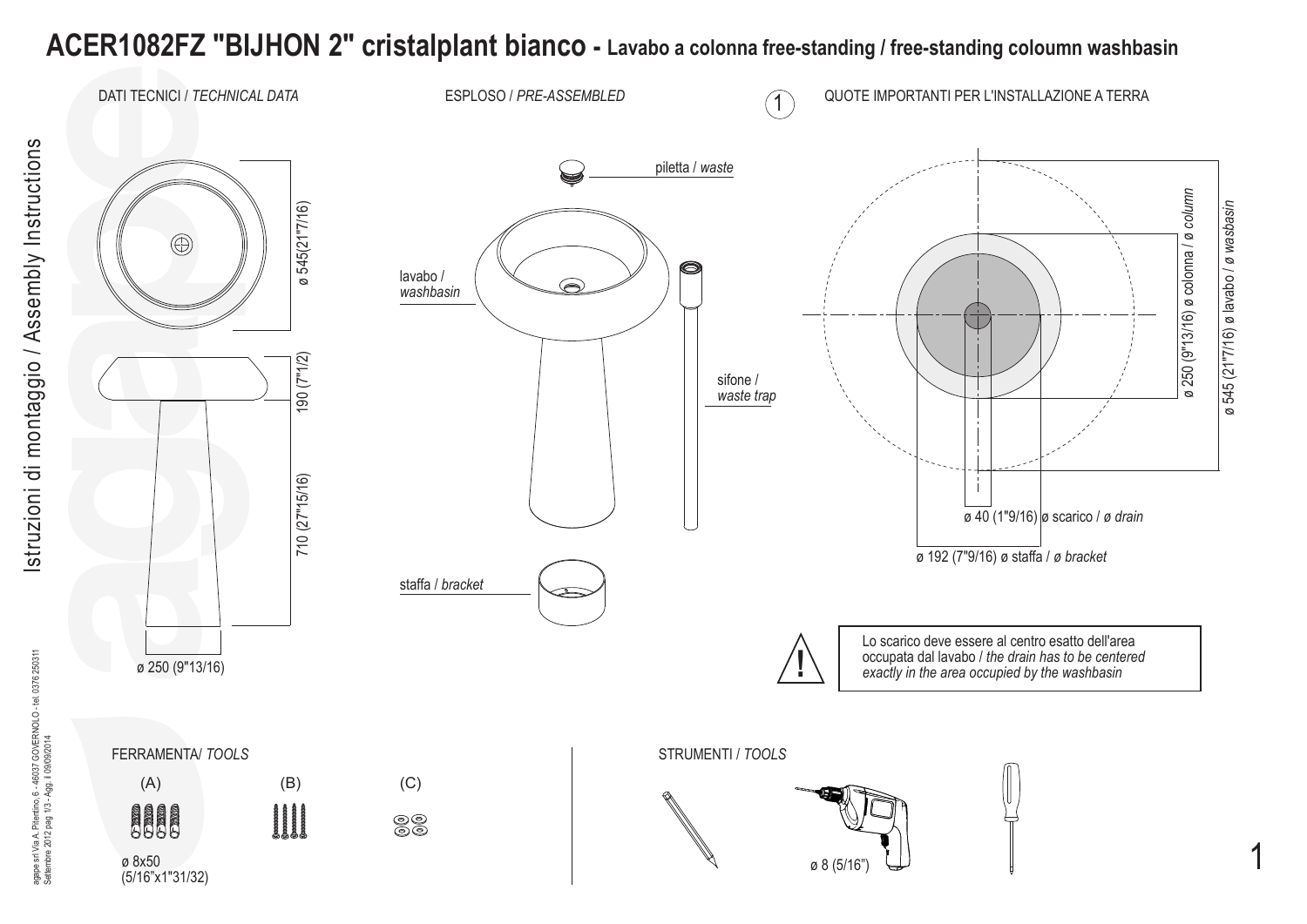## **ACER1082FZ "BIJHON 2" cristalplant bianco - Lavabo a colonna free-standing / free-standing coloumn washbasin**